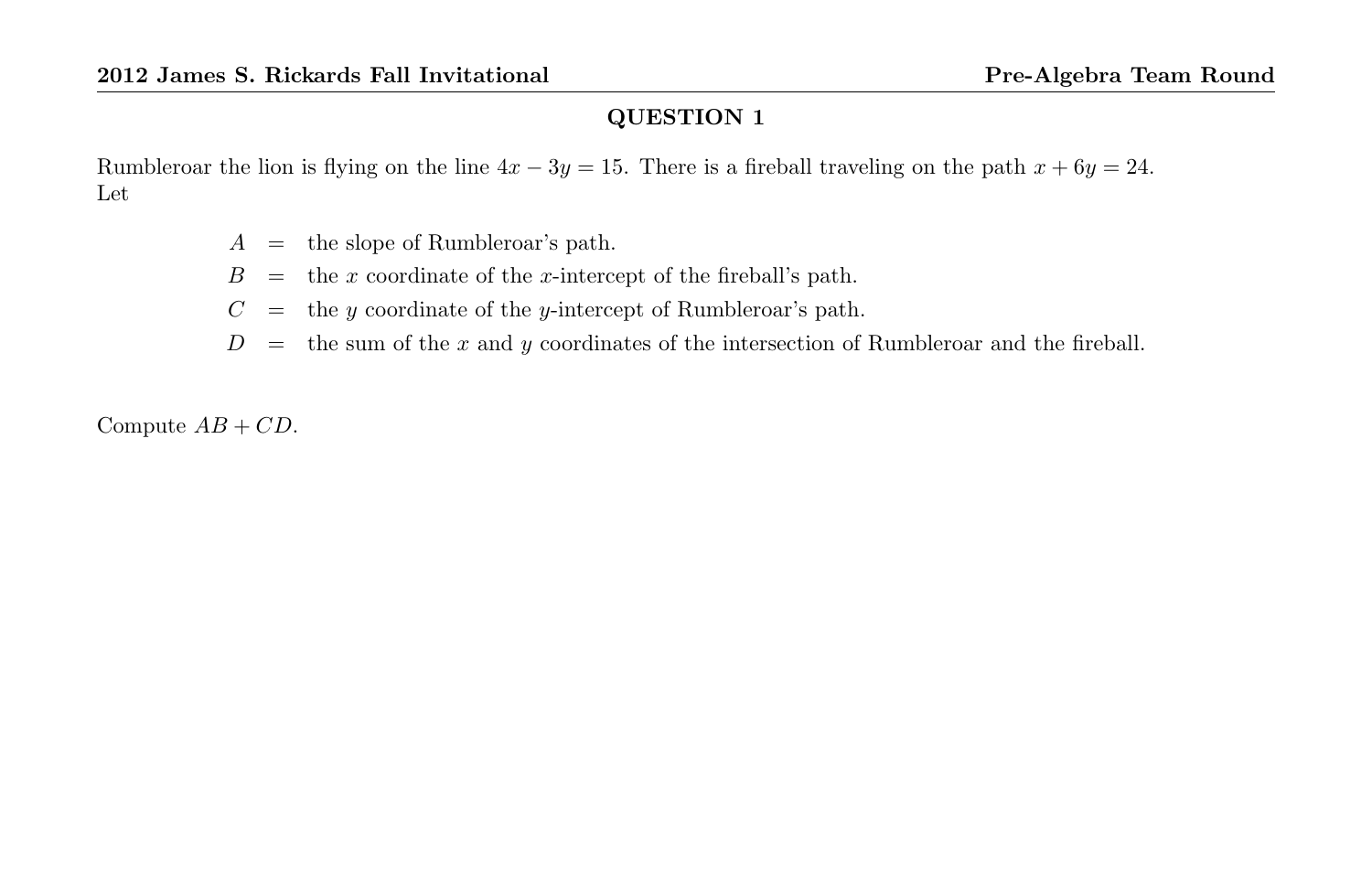For the following statements, assign a value of 3 to true statements and -1 to false statements.

- Perpendicular lines intersect at 70◦ angles.
- If A and B are real, positive numbers, then  $(A B)^2 = A^2 B^2$ , for all real A and B.
- If Lazio is better than Napoli, and Napoli is better than Roma, then Roma is better than Lazio.
- The sum of the lowest 3 prime numbers is 6.
- $(A + B)^2 = A^2 + B^2$ , for all real A and B.

Find the sum of the values of the statements.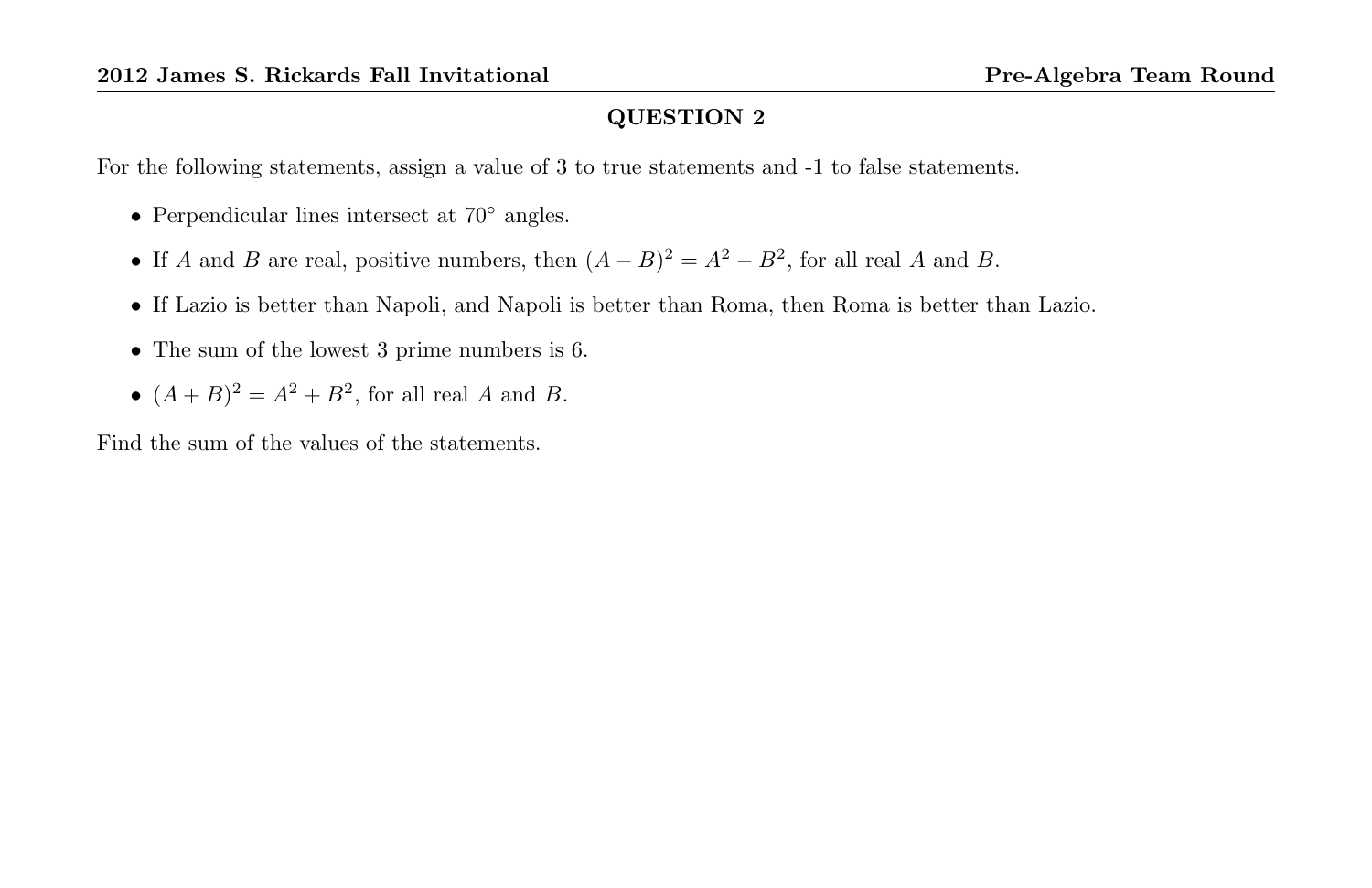Linda and Liam are best friends. In 10 years, Linda will be twice of what Liam's age is now. In 3 years, Linda will be Liam's current age.Let

- $A =$  the sum of Linda's and Liam's current ages in years.
- $B =$  the average of Linda's and Liam's ages in years in 4 years.
- $C =$  the number of years it will take Liam to be as old as the product of Linda's and Liam's current ages.

If A, B, and C are in years, compute  $A + B + C$ .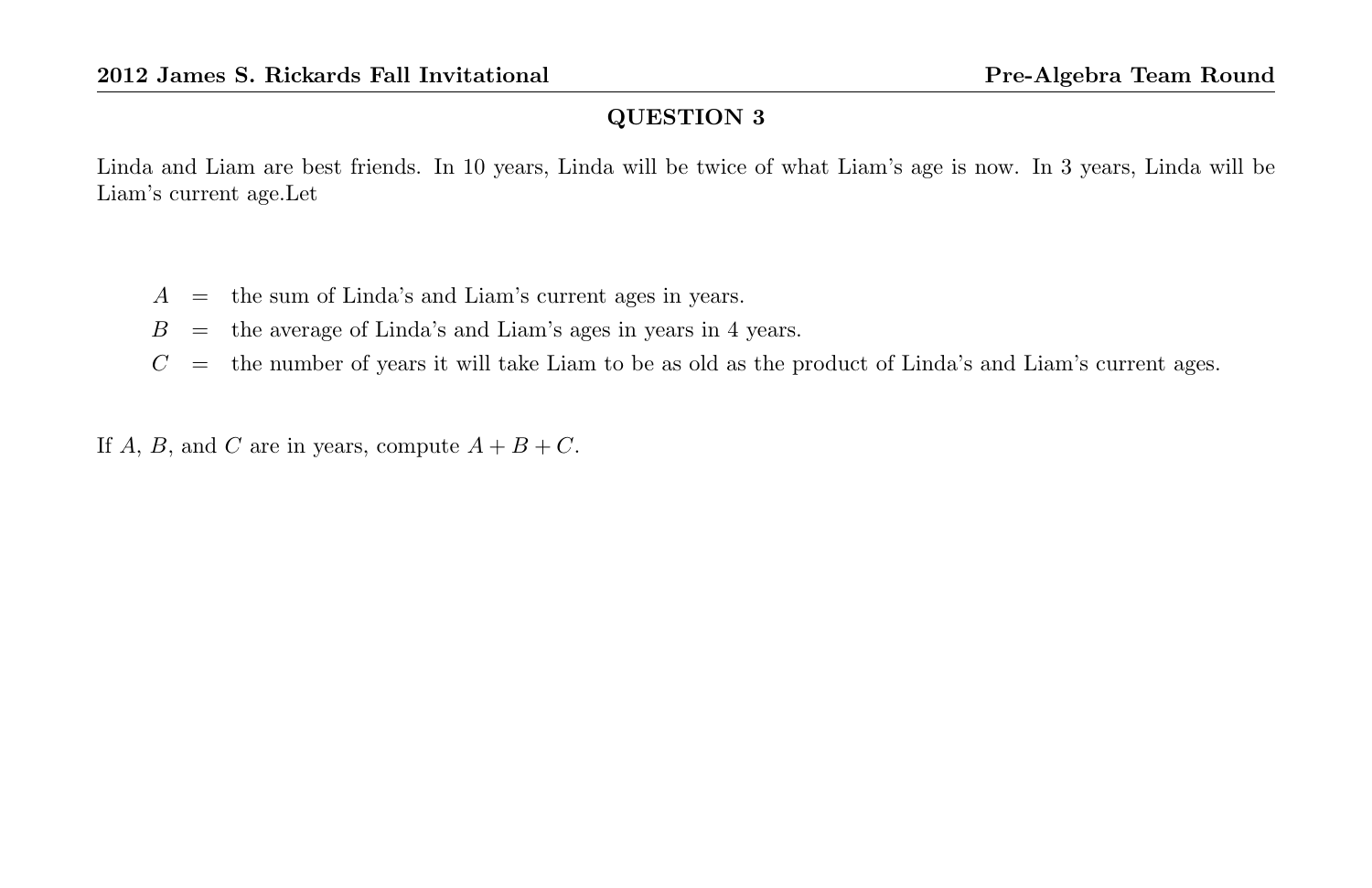Lalitha is on a mission to consume pumpkin juice.

She has a cup in the shape of a right cylinder with a radius of 3 and a height twice the length of the diameter. Let A represent the volume of the cone.

Lalitha fills the cup with pumpkin juice. She fills 60% of the cup with pure pumpkin juice. The rest is filled with a 40% pumpkin juice solution. Let B represent the percentage of pure pumpkin juice in the entire cup.

Lalitha can drink 3 liters of pumpkin juice in 2 minutes. Let C represent how many liters Lalitha can drink in 12 minutes, assuming that the rate remains constant.

Compute the value of  $\frac{A}{C\pi} + B$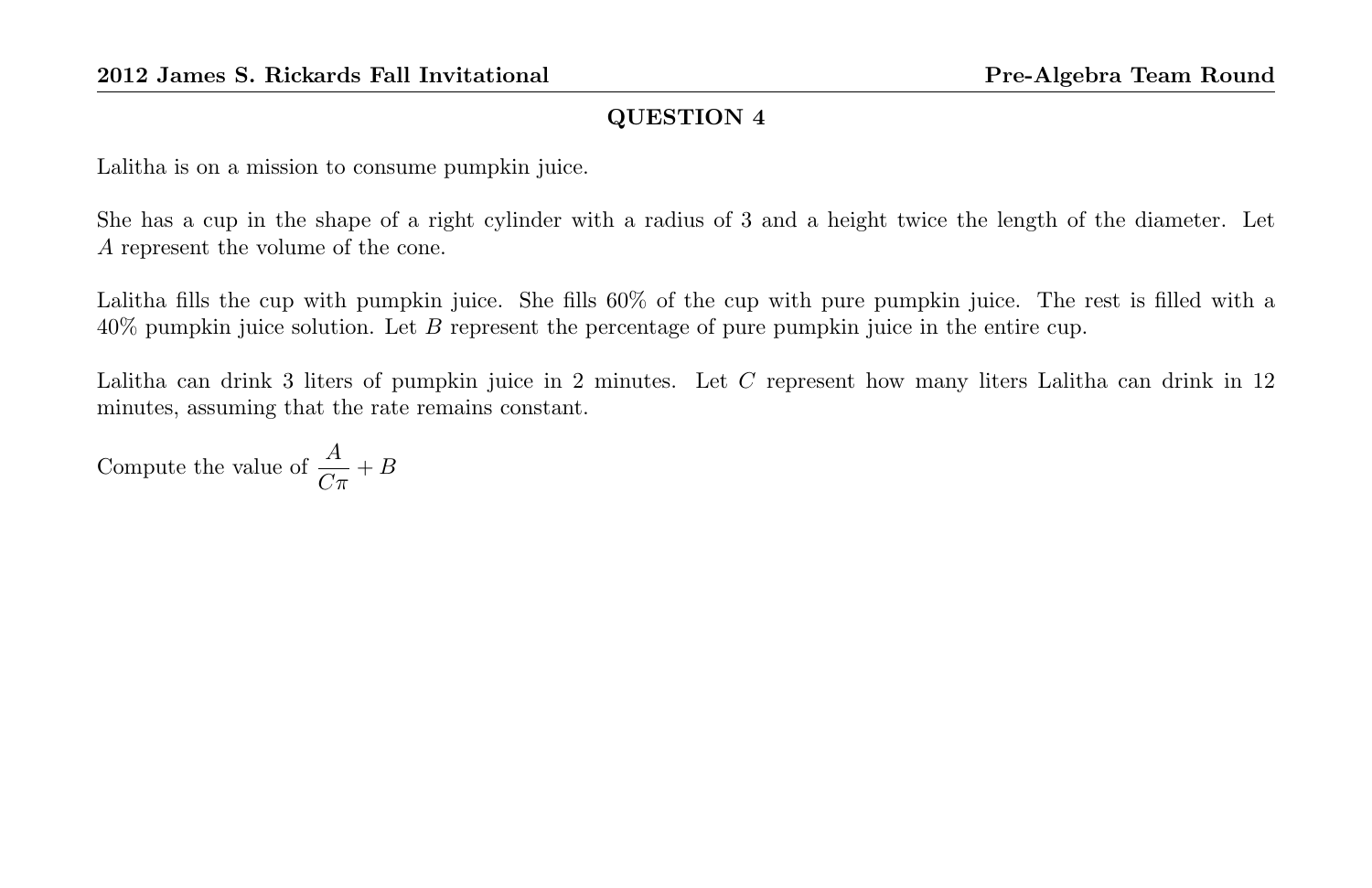Let  $a\&b = a^2 - b^2$  and  $c@d = c + 3d$ . Then

- $A =$  the value of  $3\&2$ .
- $B =$  the value of  $2\&(1@-4).$
- C = the positive value of x such that  $(-1 \& x)@10 = -5$ .
- D = the value of y such that  $[3(100&-100)] + [4(2@y)] = 128$ .

Compute the value of  $\frac{AC}{D} + B$ .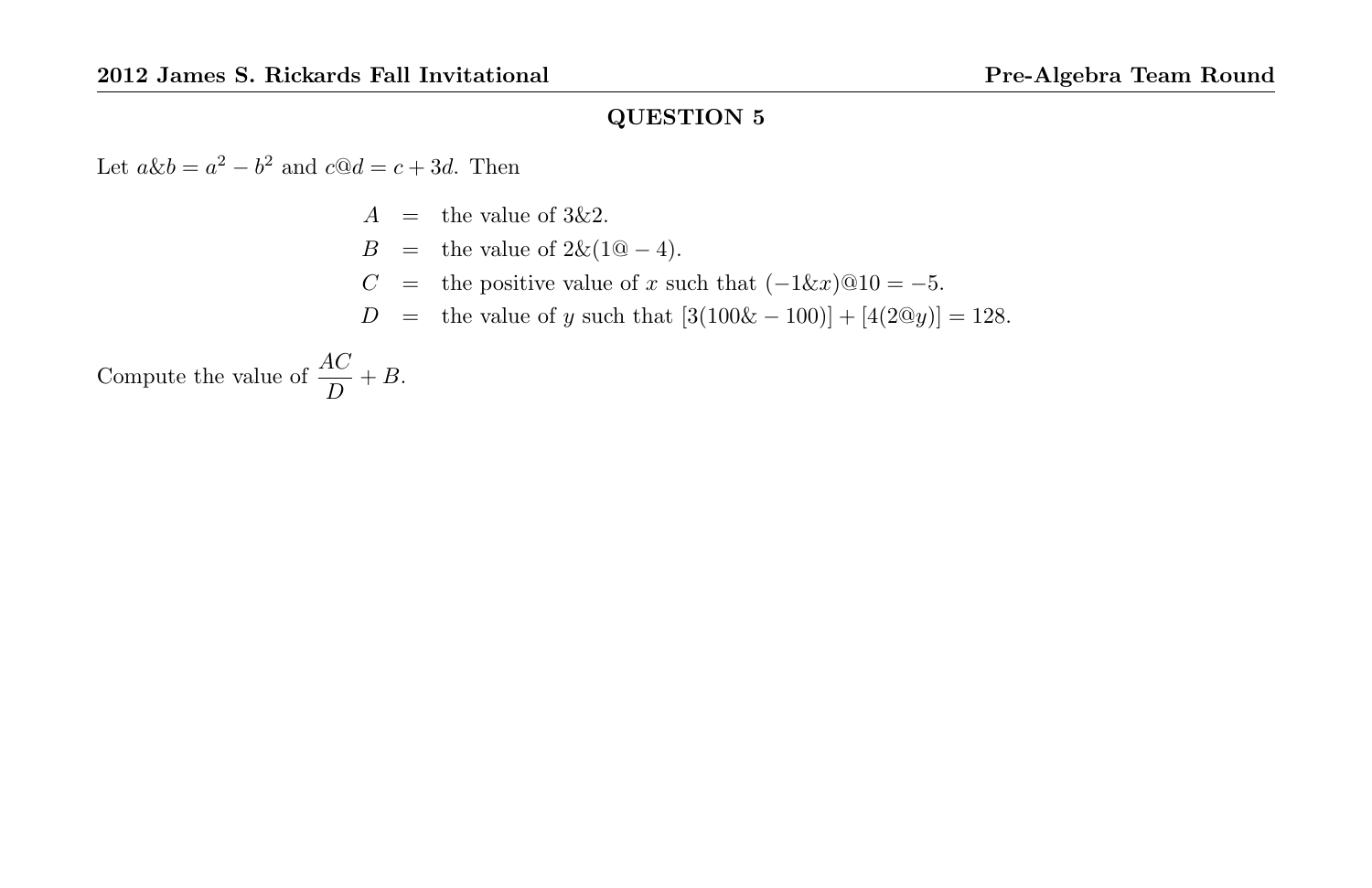Let A be the greatest common factor of 32 and 1024.

Let B be the greatest common factor of  $x^2yz^3$  and  $xz^4$ , if  $x, y$ , and z are distinct prime numbers.

Let C be the degree of the polynomial  $x^4(x^6 + 32 + x^{20} + x^2)$ .

Let D be the simplification of  $\left(\frac{x^2y}{c}\right)$ 6  $\left(7x^3y^2\right)$ 8  $\setminus$   $\begin{array}{ccc} 2 \end{array}$  $7xy^{-1}$ .

Compute the value of ABCD.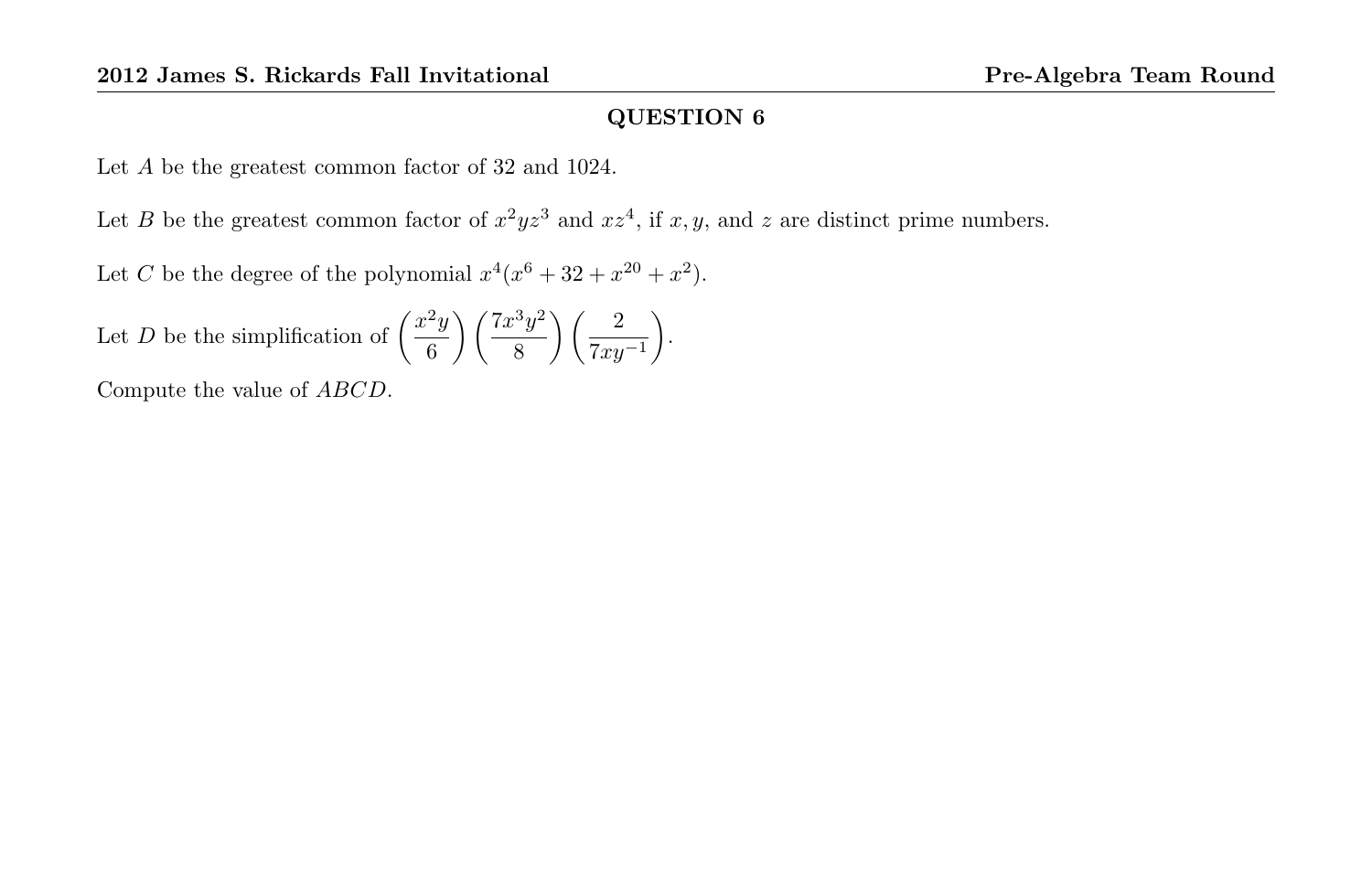The number of haystacks Appa eats is directly proportional to the number of miles he flies and inversely proportional to the hours of sleep he gets. For example, if Appa flies 6 miles and sleeps for 4 hours, he will eat 12 haystacks.

 $A =$  the number of haystack eaten if Appa sleeps for 4 hours and flies 10 miles.

 $B =$  the number of miles Appa flew if he ate 16 haystacks and slept for 5 hours.

 $C =$  the number of minutes Appa slept if he ate 20 haystacks and flew for 10 miles.

Find  $\frac{A}{B} + \frac{C}{10}$  $\frac{6}{10}$ .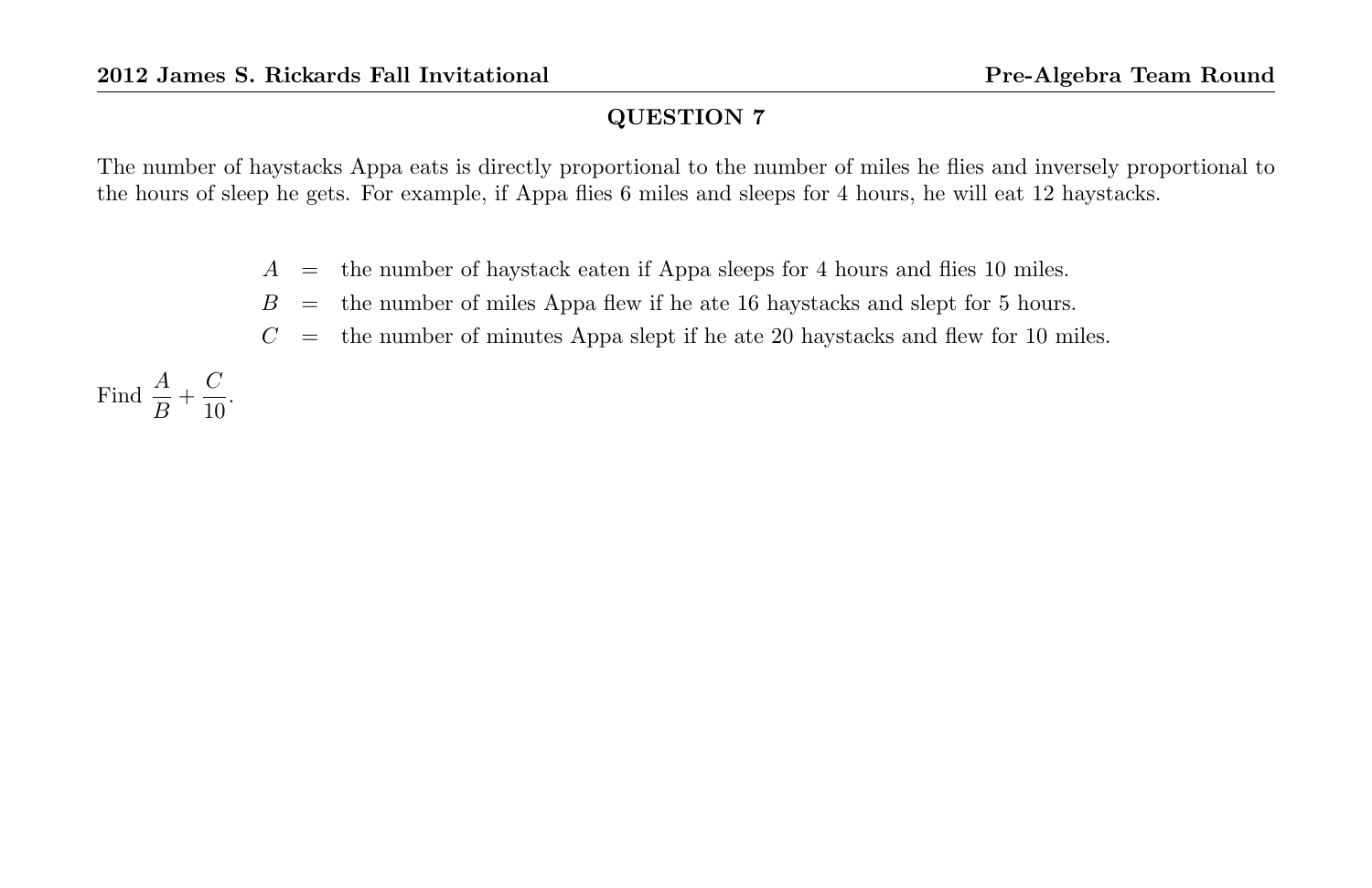There are 800 students at the Hogwarts School of Witchcraft and Wizardry reunion. Every student is from one of four houses: Ravenclaw  $(R)$ , Gryffindor  $(G)$ , Hufflepuff  $(H)$ , and Slytherin  $(S)$ . One-fourth of the attendees are from Ravenclaw. Out of the remaining students, one-half are from Gryffindor. Two-thirds of the further remaining are from Hufflepuff. The rest are from Slytherin. If R is the number of people in Ravenclaw, H is the number of people in Hufflepuff, G is the number of people in Gryffindor, and S is the number of people in Slytherin...

Compute 
$$
\frac{R+H}{G+S}.
$$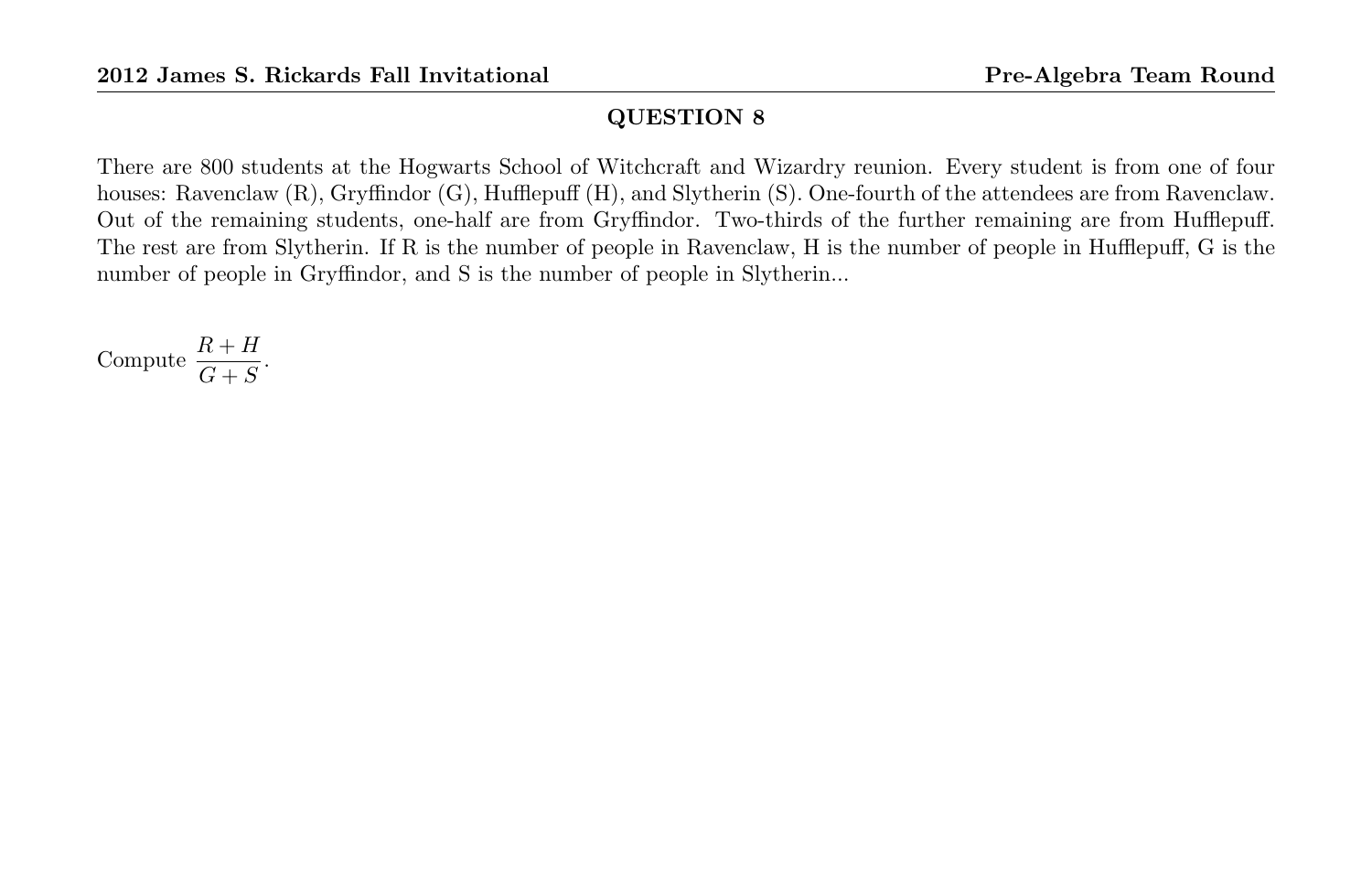Let  $f(x) = 2x + 3$ ,  $g(x) = x^2 - 2$ , and  $h(x) = x^3 + 2x - 1$ .

$$
A = f(g(1))
$$
  
\n
$$
B = h(g(-2))
$$
  
\n
$$
C = h(f(g(-1))) + f(1) \times g(2)
$$
  
\n
$$
D = \text{the negative value of } y \text{ when } g(f(y)) = 7
$$

Compute the value of  $AB + CD$ .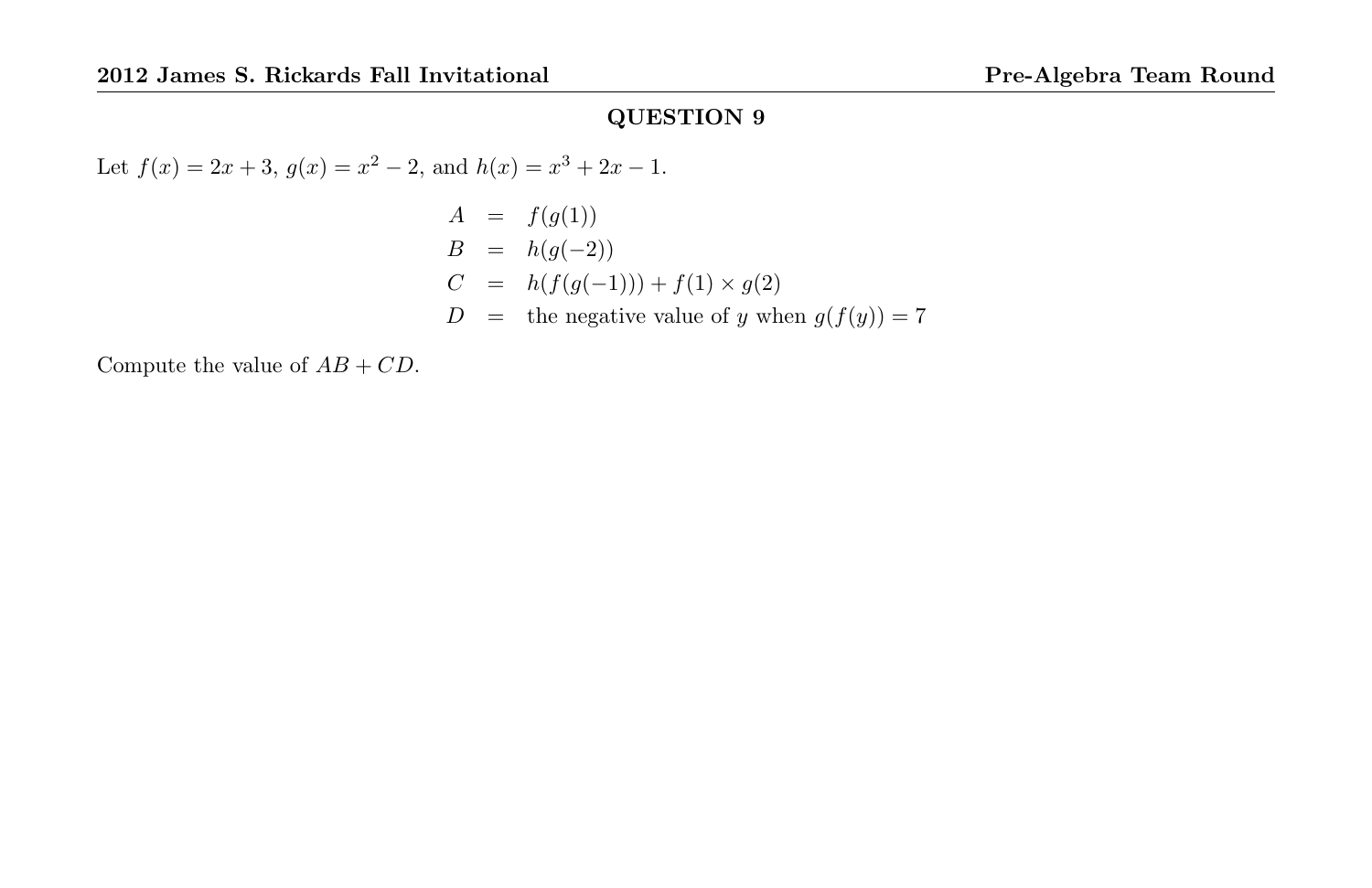Find the sum of the integer solutions that satisfy all of the following.

$$
A = |x+3| > 4
$$
  
\n
$$
B = |2x+1| < 23
$$
  
\n
$$
C = x^2 + 3x - 18 = 0
$$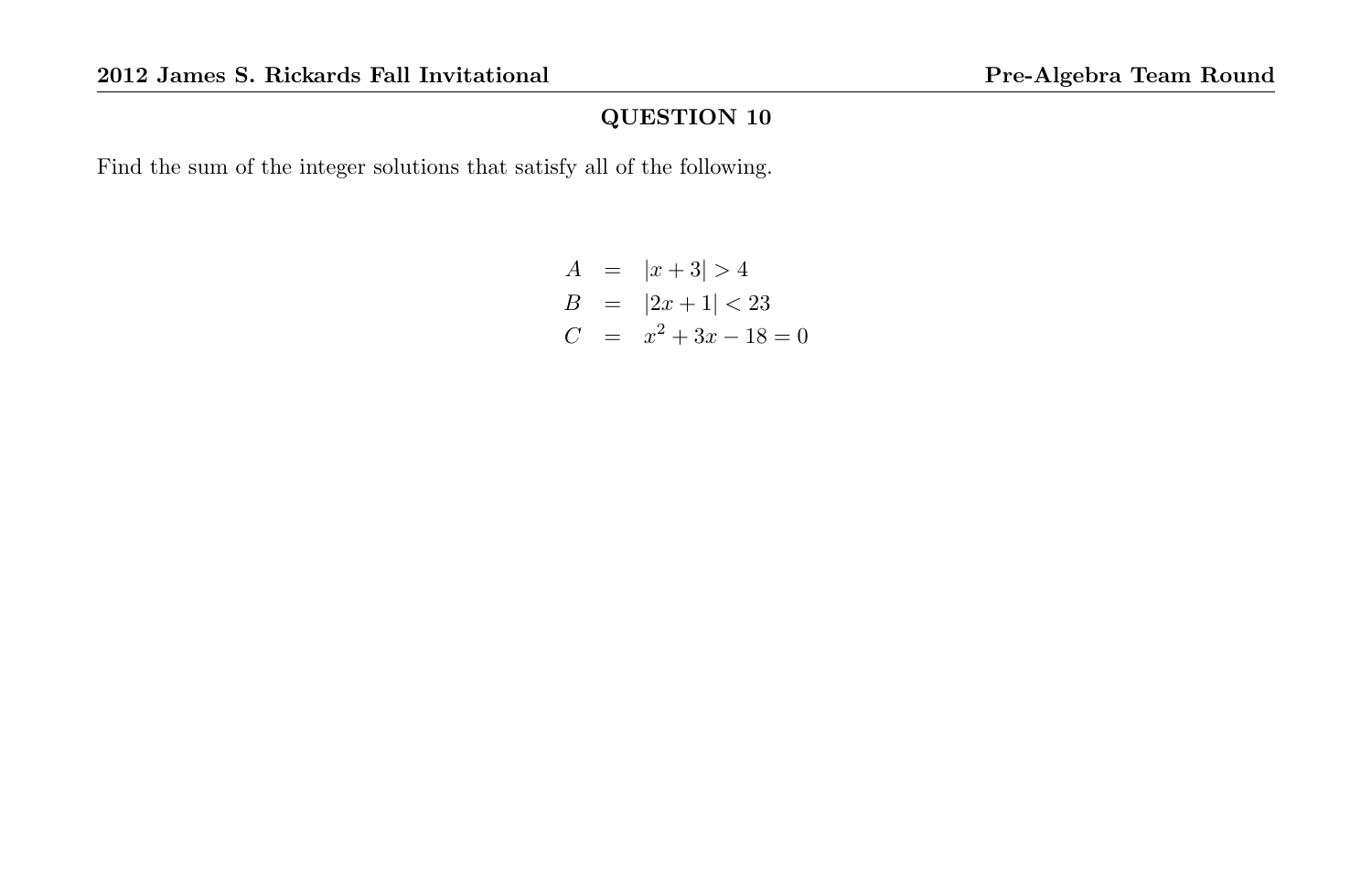- Nidhi wants to buy a record at Lala's Music Store. She finds a record that costs \$25. However, Nidhi has a 10% off coupon. If sales tax is 8.0%, let A represent how much change Nidhi receives if she pays with a \$50 bill. (Assume that sales tax is calculated after discounts.)
- Nidhi then finds a \$20 bill on the street. She decides to distribute this money (and only this money) to her 8 friends. Let B represent how much money each friend receives from Nidhi.

Compute  $A + B$ .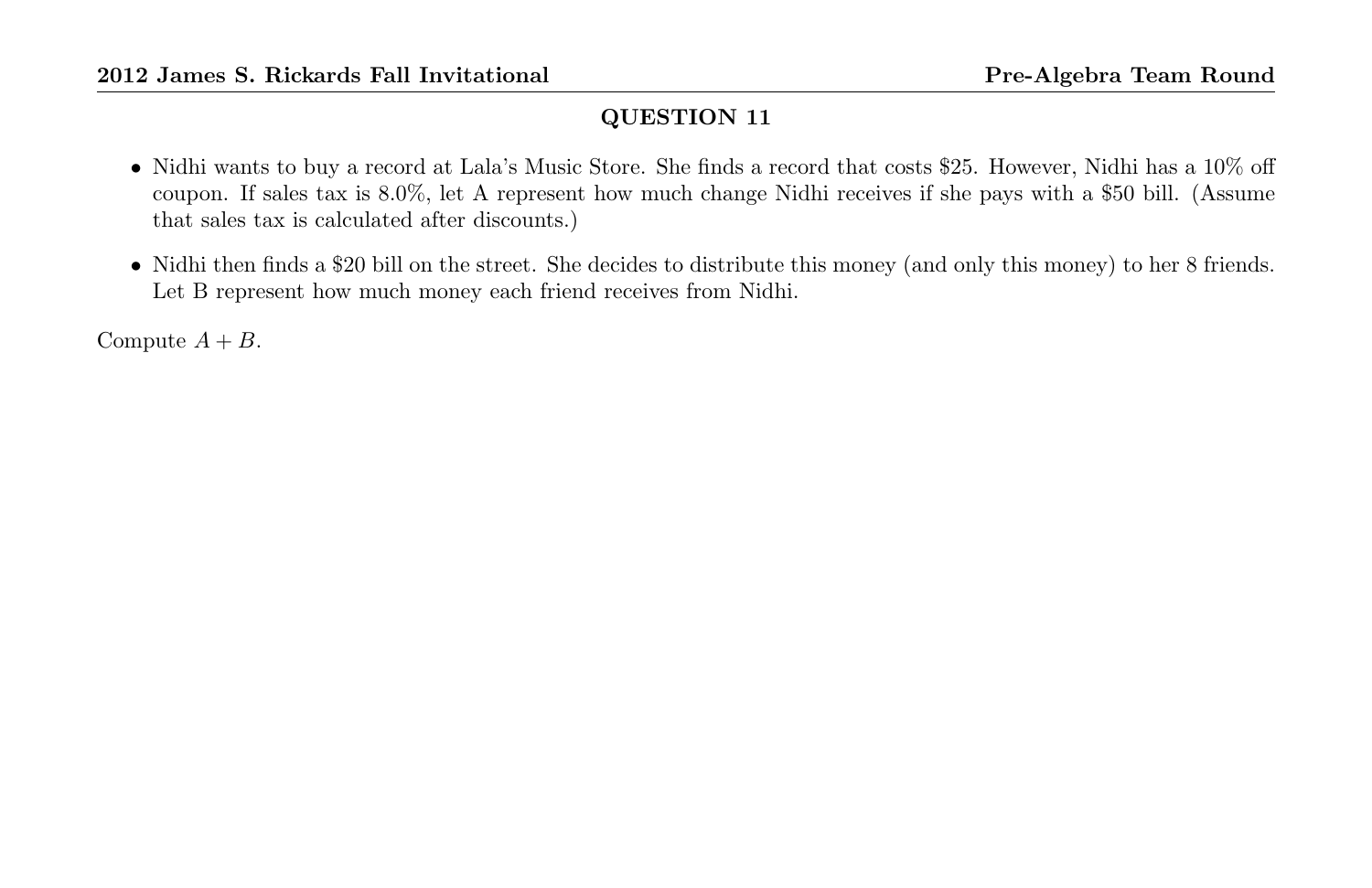Let

- $A =$  the acute angle made by the hour and minute hand of an analog clock at 3:10.
- $B =$  the obtuse angle made by the hour and minute hand of an analog clock at 5:05.

Find  $A - B$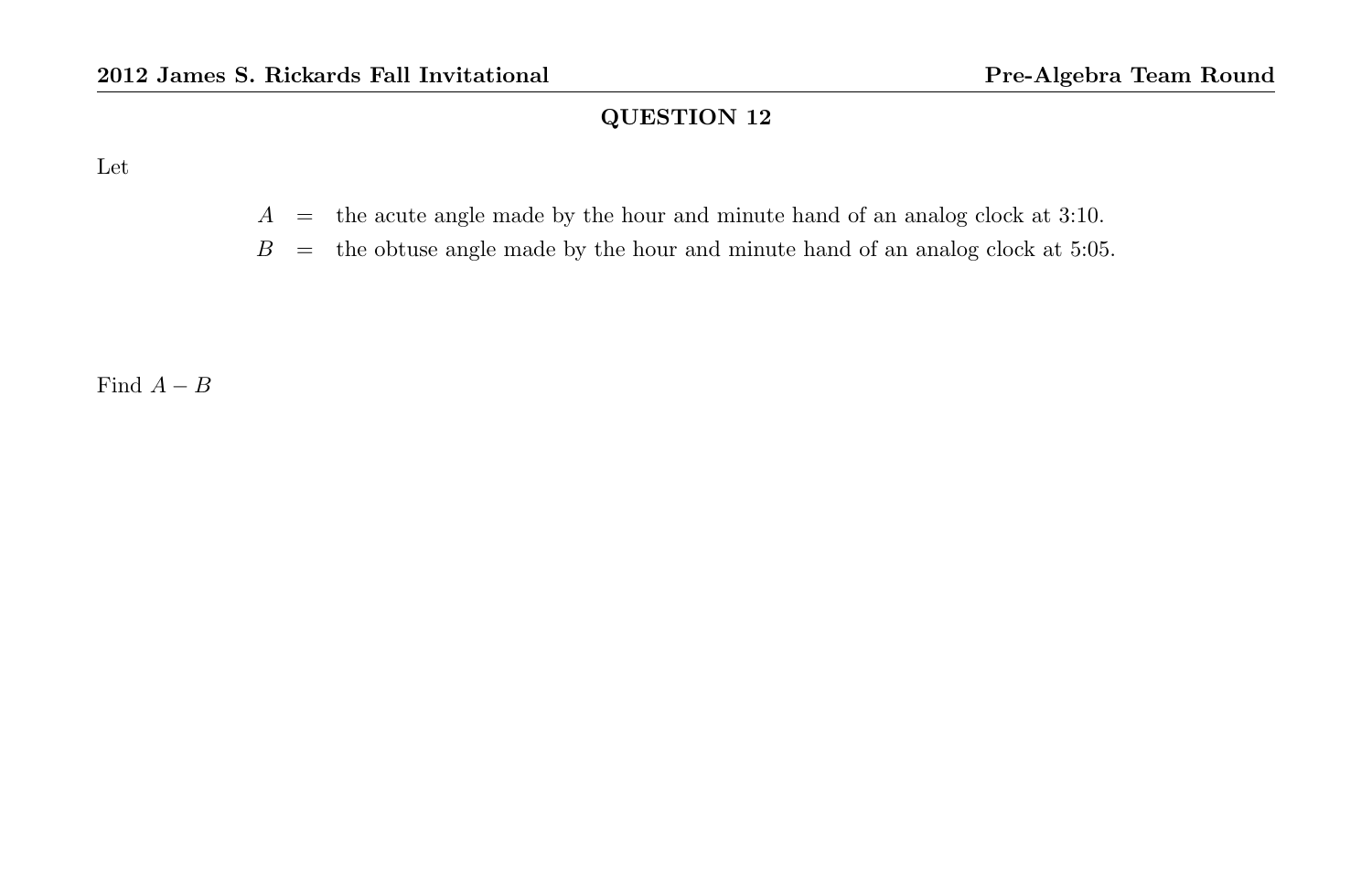Let

$$
A = 4 \cdot 3 + 12 + 48 - 3
$$
  
\n
$$
B = \frac{6 \cdot 3 + 2 \cdot 7}{3} - 32 \cdot 4 \div 16 \cdot 2 \cdot 7
$$
  
\n
$$
C = (3 + 4 + 3600 - 45)(0 \cdot \frac{3}{4})
$$
  
\n
$$
D = (9 + 3) \div 4 - 10 \cdot 5 + 17
$$

Compute the value of  $AC + BD$  (in simplest terms).